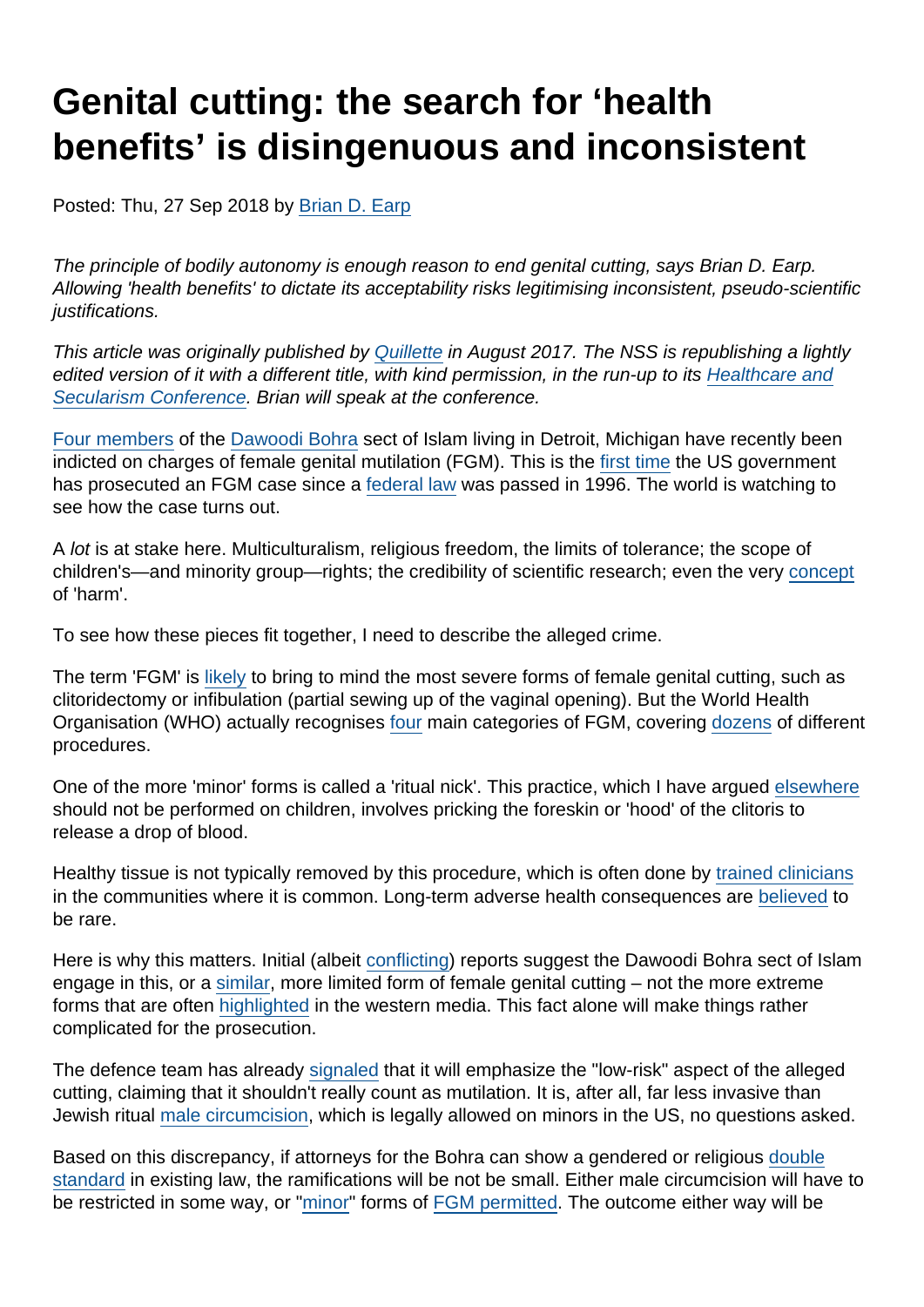#### explosive.

I will dig into the male-female [comparison](https://www.dovepress.com/female-genital-mutilation-and-male-circumcision-toward-an-autonomy-bas-peer-reviewed-article-MB)—and explore its legal [implications—](https://www.researchgate.net/publication/316505694_Reason_and_paradox_in_medical_and_family_law_Shaping_children)later on. But the law will not actually be my main focus. Instead, what I'll suggest in this piece is that the question of health consequences, whether positive or negative, should not exhaust the ethical analysis of these procedures.

There is more to "good" and "bad" than healthy versus unhealthy.

In fact, as the Bohra case will show, there are serious, even dangerous [downsides](http://heinonline.org/HOL/LandingPage?handle=hein.journals/nyuls5&div=12&id=&page=) to medicalizing moral reasoning – and to [moralizing](http://onlinelibrary.wiley.com/doi/10.1525/maq.2003.17.3.394/abstract) medical research. On both counts, I argue, at least when it comes to childhood genital cutting, apparently [biased](http://onlinelibrary.wiley.com/doi/10.1111/j.1548-1360.2012.01174.x/abstract) [policies](https://www.ncbi.nlm.nih.gov/pubmed/25646671) from the WHO are making things a great deal worse.

"The tendency today is to roll over and 'scientify' everything," [says](https://pdfs.semanticscholar.org/dcf0/1895d9ea02fa40752f25cc9f122a2d4e6b01.pdf) Julian Savulescu, a philosopher at the University of Oxford. He goes on: "Evidence will tell us what to do, people believe." But people are getting it wrong. When you reduce your ethical analysis to benefit-risk ratios, you miss important [questions of value](http://pennjil.com/brian-earp-robert-darby-circumcision-sexual-experience-and-harm-reply-to-stephen-r-munzers-secularization-anti-minority-sentiment-and-cultural-norms-in-the-german-circumcision-cont/).

Take the ritual nick, or male circumcision for that matter, and ask yourself what might be morally problematic about these customs, benefits and risks to one side. A few possibilities come to mind.

First, the perceived need to cut children's genitals—whatever their sex or gender, and however severe the cutting—as a precondition for accepting them into a community should plausibly be [questioned,](http://www.cirp.org/library/cultural/goodman1999/) rather than taken for granted.

Part of the reason for this is that, regardless of health consequences, many individuals whose genitals were cut when they were children grow up to feel [disturbed](https://www.researchgate.net/publication/316527677_Gender_and_genital_cutting_A_new_paradigm?_iepl[viewId]=33IzCjIZRUGs6OInz7gcREK1&_iepl[profilePublicationItemVariant]=default&_iepl[contexts][0]=prfpi&_iepl[targetEntityId]=PB%) by what they take to be an [intimate violation](http://www.motherjones.com/politics/2017/04/genital-cutting-indian-doctor-women-khatna/) carried out when they were too young to understand or refuse.

That prospect alone should weigh heavily in parents' minds when contemplating these sorts of practices. The genitals are [not like other parts of the body](http://www.arclaw.org/sites/default/files/earp.pdf). People assign different meanings to having their 'private parts' cut or altered, and they do not always appreciate, much less value or endorse, the intentions of the ones who did the cutting.

For example, realising that they needed to be 'marked' or 'purified' — that they were not seen as perfect the way they were born — can be hard to swallow for many 'cut' individuals, even if no tissue is removed. A person can always undergo a genital procedure later on in life, if that is what they want. But those who resent being cut [cannot undo what has happened](https://papers.ssrn.com/sol3/papers.cfm?abstract_id=2986449).

There is also the possibility of [psychological](http://ajp.psychiatryonline.org/doi/abs/10.1176/appi.ajp.162.5.1000) harm, over and above the issue of contested 'meanings'. Although it is hard to measure scientifically, such harm [undoubtedly varies](http://journals.sagepub.com/doi/abs/10.1177/135910530200700310) with the mental and emotional disposition of the child and the timing and circumstances of the cutting.

Some Bohra women, for example, [report](http://www.motherjones.com/politics/2017/04/genital-cutting-indian-doctor-women-khatna/) feeling emotionally traumatised by what happened to them when they were little girls—the confusion, the pain, the embarrassment of being held down with their genitals exposed—while [others insist](https://dbwrf.org/DB/about) that they didn't mind, and are proud of being cut. (Similar [ambivalence](http://www.haaretz.com/israel-news/even-in-israel-more-and-more-parents-choose-not-to-circumcise-their-sons-1.436421) can be found among religiously circumcised men.)

Both kinds of [testimony](http://www.girleffect.org/what-girls-need/articles/2015/02/the-invisible-scars-of-fgm/) should be taken seriously. Yet those who claim there is no harm in 'mild' forms of childhood genital cutting often ignore such individual differences. Instead, they point to vague, impersonal averages or talk in abstract, theoretical terms.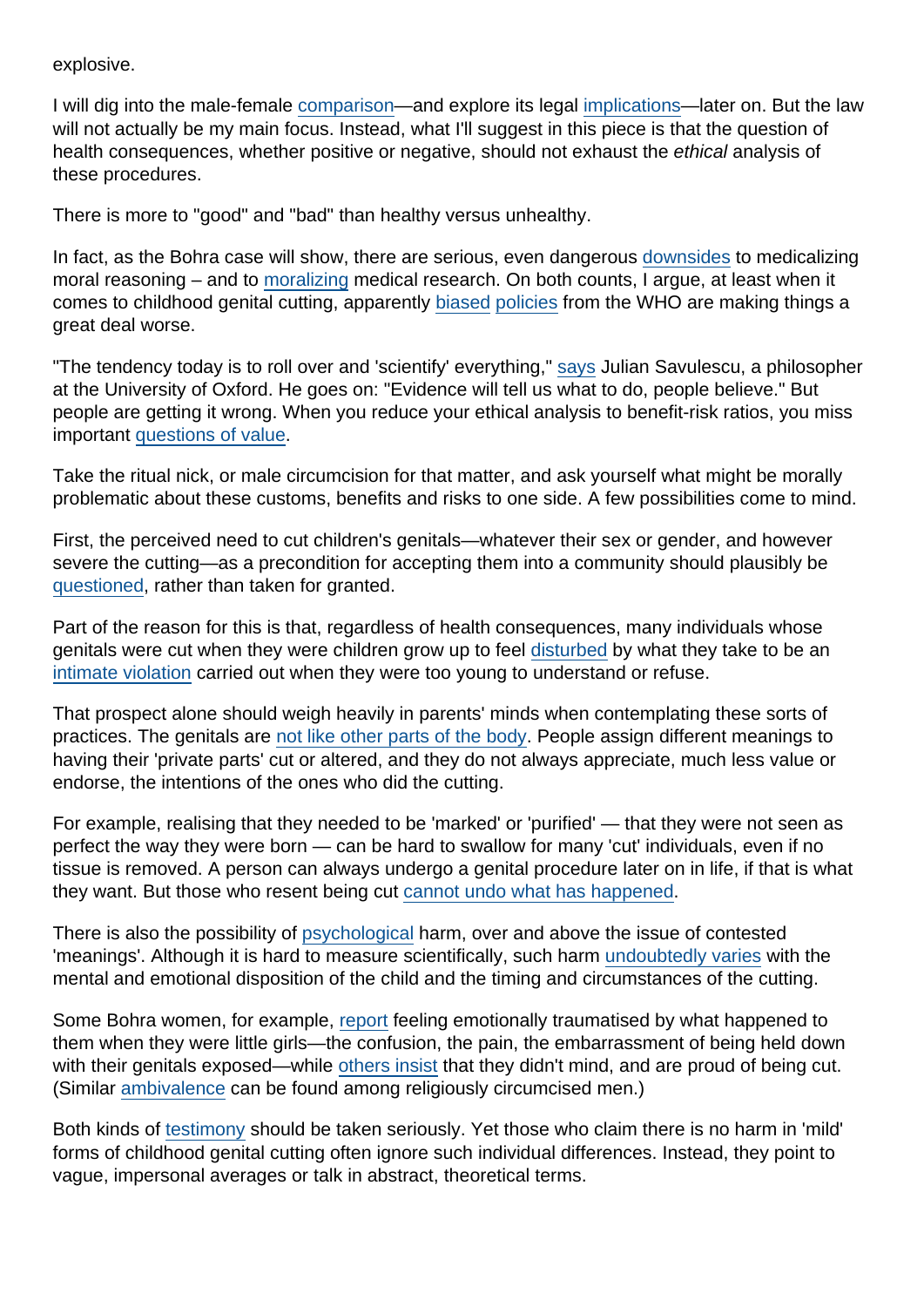Not uncommonly, they claim to be speaking on behalf of their [entire](http://blog.practicalethics.ox.ac.uk/2012/06/religion-is-no-excuse-for-mutilating-your-babys-penis/) religious community, as though it were a monolith (at least with respect to attitudes about cutting). Meanwhile, [dissenters](https://mobile.nytimes.com/2017/07/25/well/family/cutting-out-the-bris.html) from [within](http://www.hindustantimes.com/mumbai-news/female-genital-mutilation-debate-puts-bohra-women-on-opposite-sides/story-jx9r4R6CXFqFMIgsWDBASO.html) the community are often [ridiculed,](http://www.slate.com/articles/health_and_science/medical_examiner/2013/09/intactivists_online_a_fringe_group_turned_the_internet_against_circumcision.html) waived away, or simply silenced: those who [speak out](http://www.motherjones.com/politics/2017/04/genital-cutting-indian-doctor-women-khatna/) may be faced with "excommunication and [social boycott](http://timesofindia.indiatimes.com/city/hyderabad/Social-boycott-the-sad-reality-for-reformist-Bohras/articleshow/50147331.cms)".

The power of tradition to smother resistance can be intense.

All of that said, even if 'health consequences' were the only thing that mattered morally, the fact that a given act of cutting is less severe than some alternative does not eliminate the need for concern. This is because any time a sharp object is brought into contact with sensitive flesh, it poses [some risk](https://www.researchgate.net/publication/285578712_In_defence_of_genital_autonomy_for_children?_iepl[viewId]=tzvBwACIvp4svD7rYEE9QNgs&_iepl[profilePublicationItemVariant]=default&_iepl[contexts][0]=prfpi&_iepl[targetEntityId]=P) of physical harm, however small.

The knife could slip. Nerve damage could occur. Bleeding or infections could ensue. And while those factors might not be ethically decisive for more 'neutral' parts of the body—even ear-piercing and cosmetic orthodontics [carry risks](http://blog.practicalethics.ox.ac.uk/2012/08/the-aap-report-on-circumcision-bad-science-bad-ethics-bad-medicine/)—a person might [reasonably conclude](https://www.researchgate.net/publication/315763686_Circumcision_sexual_experience_and_harm) that any chance of adverse outcomes is too great when it comes to their [sexual organs.](http://www.arclaw.org/sites/default/files/earp.pdf)

Finally, if health consequences in the form of 'health benefits' are seen as legitimising childhood genital cutting—as is [often suggested](https://www.researchgate.net/publication/269899744_Does_science_support_infant_circumcision) in the case of male circumcision—then [proponents](https://dbwrf.org/) of female genital cutting (FGC) who are loath to give up their valued custom might be motivated to find such benefits in order to appease their critics.

They might even succeed in doing so. For reasons I will get into later, it is not actually implausible that certain 'mild' forms of FGC, such as neonatal labiaplasty, could reduce the risk of various diseases.

But that wouldn't make the cutting a good idea. Instead, I will argue that children should be free to grow up with their genitals intact—no nicks, cuts, or removal of tissue—even if the risk of adverse health consequences turns out to be mild, and even if certain health benefits can be found.

What about the legal issues? I can't say too much about the particulars of the forthcoming trial because I don't want to prejudice the outcome, but I can make some general observations.

To be frank, the US government has probably picked the worst possible case to show it is 'serious' about addressing FGM. It is setting itself up for plausible accusations of anti-Muslim bias, as well as sexist [double standards](http://www.cirp.org/library/legal/davis1/) (as I hinted at before).

The main reason for this is as follows. If convicted, the Muslim minority defendants face [10 years to](http://www.freep.com/story/news/health/2017/04/13/feds-metro-detroit-girls-may-have-been-mutilated-too/100434608/) [life in prison](http://www.freep.com/story/news/health/2017/04/13/feds-metro-detroit-girls-may-have-been-mutilated-too/100434608/) for allegedly practicing a form of FGM that is less physically invasive than other forms of medically unnecessary genital cutting that are [legally tolerated](http://www.corteidh.or.cr/tablas/r30541.pdf) in western countries.

I have already mentioned male [circumcision](https://www.dovepress.com/female-genital-mutilation-and-male-circumcision-toward-an-autonomy-bas-peer-reviewed-article-MB). There is also [intersex](https://www.hrw.org/news/2017/07/25/us-harmful-surgery-intersex-children) genital 'normalisation' surgery (which has been [brilliantly discussed](http://www.law.harvard.edu/) in this context by Nancy Ehrenreich); supposedly virginitysignalling hymen 'repair' surgeries (which I have written about [elsewhere\)](http://jme.bmj.com/content/40/6/431); and at least some socalled 'cosmetic' female genital [operations](https://www.researchgate.net/publication/221777048_Should_female_genital_cosmetic_surgery_and_genital_piercing_be_regarded_ethically_and_legally_as_female_genital_mutilation), which are increasingly being carried out on [minors](http://bmjopen.bmj.com/content/2/6/e001908.full).

I promised I would tackle the male-female comparison, so let's look at male circumcision (some details are needed to spotlight the inconsistencies, but I hope you will bear with me). Unlike the 'ritual nick', which does not typically alter the form or function the external (female) genitalia, male circumcision permanently alters both.

To begin with, it — by definition — removes most or all of [the foreskin,](http://www.cirp.org/library/anatomy/taylor/) which is about [50 square](https://www.ncbi.nlm.nih.gov/pubmed/9734426) [centimetres](https://www.ncbi.nlm.nih.gov/pubmed/9734426) of elastic tissue in the adult organ and the [most sensitive](http://onlinelibrary.wiley.com/doi/10.1002/tre.531/abstract) part of the penis to light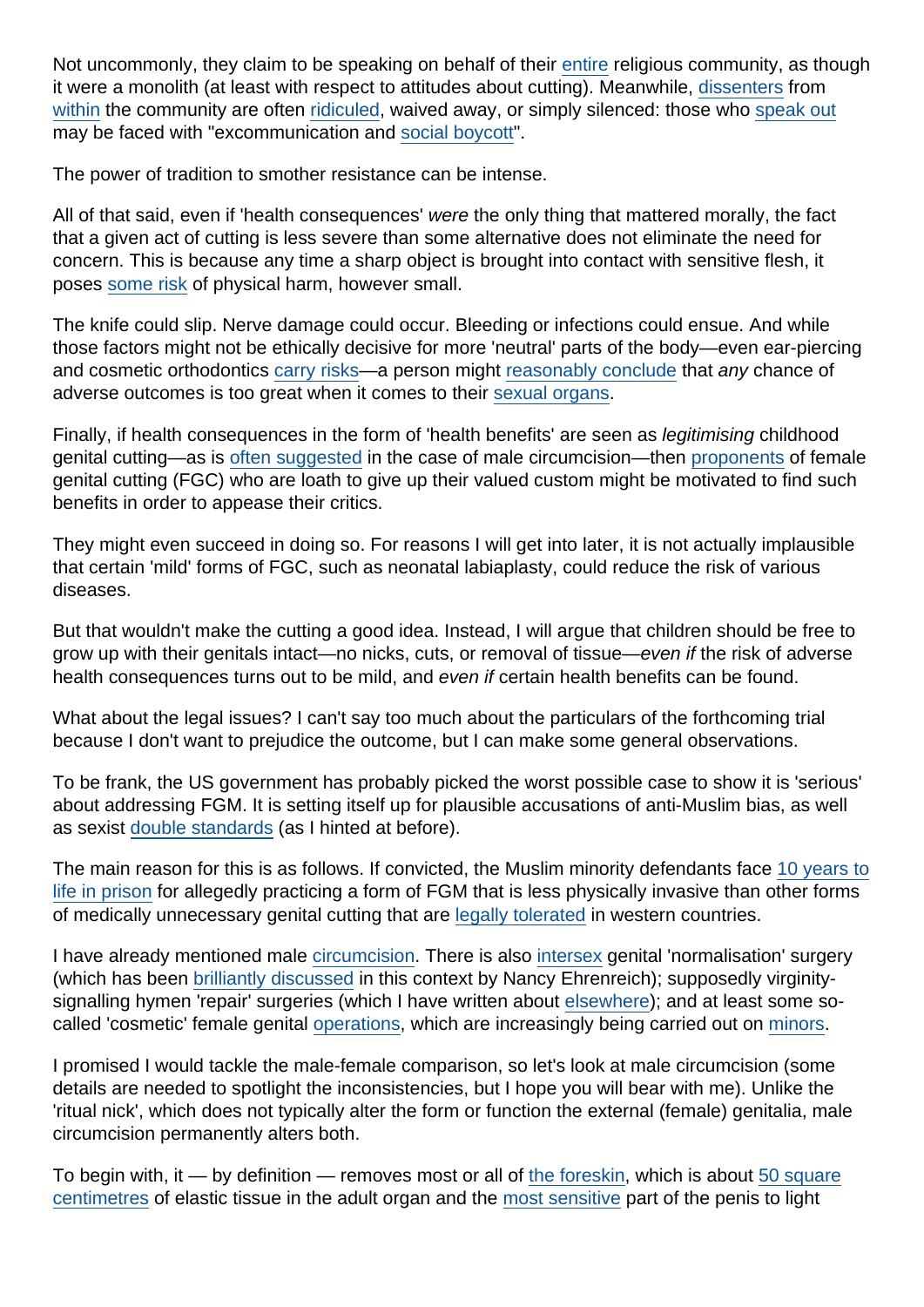touch.

It creates a ring of [scar tissue](https://en.wikipedia.org/wiki/Circumcision_scar) around the shaft that is often [discolored](http://www.livestrong.com/article/275562-how-to-cover-up-a-circumcision-scar/).

It makes [sexual activities](http://eknygos.lsmuni.lt/springer/59/177-188.pdf) that involve [manipulation](http://journals.sagepub.com/doi/abs/10.1177/1363460702005003003) of the foreskin—see here for a NSFW [video](http://www.circumstitions.com/completeman/sidegif.gif) —impossible. And it exposes the head of the penis, naturally an internal organ, to rubbing against clothing, which can cause chafing and irritation.

Those are the guaranteed effects. Possible "side effects" [include](https://www.ncbi.nlm.nih.gov/pmc/articles/PMC3253617/) painful erections if too much skin is removed (the penis is very small at birth and the choice of where to cut is essentially a guess), partial amputation of the glans due to surgical error, infections, cysts, fistulas, adhesions, pathological [narrowing](http://www.sciencedirect.com/science/article/pii/S1479666X16301792) of the urinary opening, severe blood loss, and rarely—except in [tribal](http://ulwaluko.co.za/) [settings](http://ulwaluko.co.za/) where it is common[—death](http://www.cbsnews.com/news/in-south-africa-circumcision-ritual-becomes-health-crisis/).

Yet it is perfectly legal in the United States to perform a circumcision on a male child for any reason. Religion, culture, parental preference—regardless of the motivation, the cutting is tolerated, and you don't need a medical license to do it.

In fact, even ultra-Orthodox Jews who perform an unhygienic '[oral suction](https://www.google.com/url?sa=t&rct=j&q=&esrc=s&source=web&cd=14&ved=0ahUKEwjljM_U8JvVAhUL_WMKHVP8CyYQFgh2MA0&url=http://jewishweek.timesofisrael.com/time-for-orthodox-jews-to-decry-metzitzah-bpeh/&usg=AFQjCNE7_5O_gTt9GgJBVXbSlMB9PG83BQ)' form of circumcision, in which the circumciser takes the boy's penis into his mouth and sucks the wound to staunch the bleeding, are [legally permitted](http://www.thedailybeast.com/ban-the-ritual-that-can-kill-jewish-newborns) to do so without state [certification](http://jme.bmj.com/content/39/7/456) or oversight. This is despite confirmation of more than a dozen cases of herpes transmission, two cases of permanent brain damage, and two infant deaths [likely caused](https://www.cdc.gov/mmwr/preview/mmwrhtml/mm6122a2.htm?s_cid=mm6122a2_e) by the practice between 2004 and 2012.

Those are just the figures for New York city. But still there are no legal restrictions. As the bioethicist Dena Davis has [pointed out](https://muse.jhu.edu/article/44126/summary), "states currently regulate the hygienic practices of those who cut our hair and our fingernails, so why not a baby's genitals?"

She means "baby boy's" genitals; baby girls' genitals are protected by law.

The Bohra defense team will likely flag these inconsistencies. If ritual male circumcision is not only legally permitted but completely unregulated in the US, they will argue, then how can a procedure that carries fewer risks and is less physically damaging be classified as a federal crime? They will also point to the [religious significance](https://www.washingtonpost.com/news/volokh-conspiracy/wp/2017/05/23/religious-exemptions-and-the-detroit-female-genital-mutilation-prosecution/?utm_term=.22f67e3b71c7) of 'female circumcision' among the Bohra. They will ask: aren't religious practices granted strong legal protections in the United States and other western countries?

The prosecution will almost certainly make two moves in response. First, they will argue that FGM is not truly a religious practice, but is 'merely' a cultural tradition, because there is no mention of female circumcision in the Koran. And second, they will point out that male circumcision has been linked to certain health benefits, whereas FGM 'has no health benefits' (as [stated](http://who.int/reproductivehealth/topics/fgm/en/) by the WHO).

But things are not so simple. It is true that female circumcision is not mentioned in the Koran; but neither is male circumcision. And yet the latter is widely regarded as a religious practice not only within Judaism but also Islam. As Alex Myers [notes](http://www.tandfonline.com/doi/abs/10.1080/15265161.2014.990166?journalCode=uajb20), "if we defer to religious justifications, we shall find that in many cases, the circumcision of female as well as male children could be permitted on this basis".

How could that be so? In her landmark paper [Male and Female Genital Alteration: A Collision](http://www.cirp.org/library/legal/davis1/) [Course with the Law,](http://www.cirp.org/library/legal/davis1/) Dena Davis [notes](http://www.cirp.org/library/legal/davis1/) that "binding religious obligations" can stem from oral traditions and other "extrabiblical sources," such as rabbinic commentaries or papal encyclicals in the case of Judaism or Christianity. Likewise, "Islam looks to other sources to interpret and supplement Koranic teachings."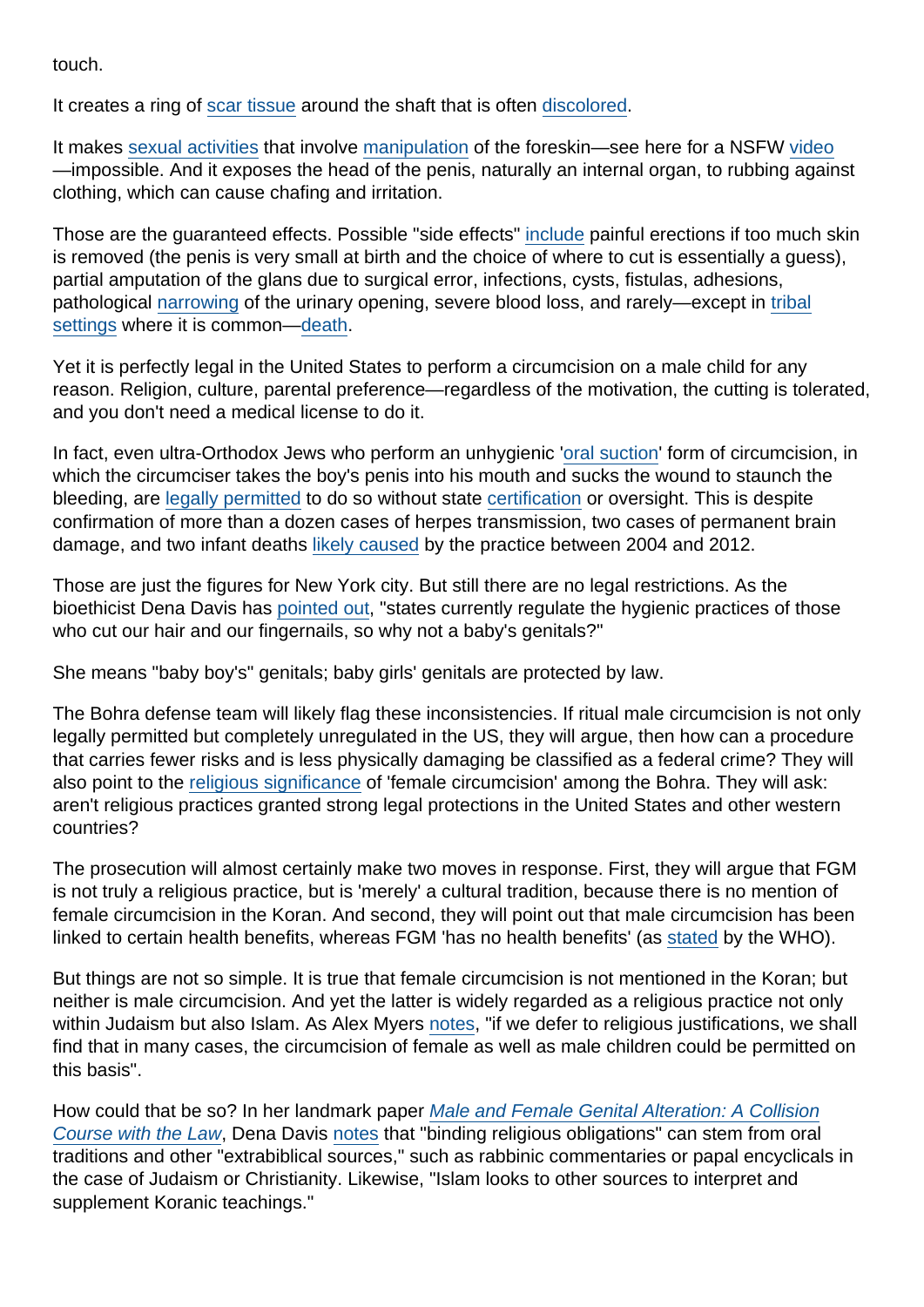One such source is the Hadith—the sayings of the prophet Mohammed—which is the other major basis for Islamic law apart from the Koran.

Both male and female circumcision [are mentioned in the Hadith.](http://heinonline.org/HOL/LandingPage?handle=hein.journals/twls1994&div=9&id=&page=) Based on their reading of the relevant passages, some [Muslim authorities](https://islamqa.info/en/60314) state that 'circumcision' of both sexes is recommended or even obligatory, while others draw a [different conclusion](http://theislamicmonthly.com/a-tiny-cut-female-circumcision-in-south-east-asia/). There is no ultimate authority in Islam to settle such disputes, however, so debate continues to this day.

What this means is that, until a consensus is reached in the Muslim world, the status of female genital cutting as a 'religious' or 'cultural' practice [will depend](https://www.researchgate.net/publication/316505694_Reason_and_paradox_in_medical_and_family_law_Shaping_children) on each community's local evaluation of secondary Islamic scriptures. Dawoodi Bohra clerics view the practice as [religious](http://www.independent.co.uk/news/world/americas/female-genital-mutilation-religious-right-us-first-case-fgm-detriot-michigan-a7748736.html).

This leads to an uncomfortable thought. In the west, we seem more or less unfazed by the religiously sanctioned cutting of boys' genitals; but we [go into a panic](http://mobile.wnd.com/2017/07/horror-hollywood-starlet-pleads-for-ban-on-mutilation-of-girls/) over less severe procedures performed on the genitals of girls by equally pious parents.

In fact, we bend over backwards to convince ourselves that the latter procedures are '[not actually](http://www.dofeve.org/religion-and-fgm.html) [religious](http://www.dofeve.org/religion-and-fgm.html)' by selectively citing scholars who agree with us—as though not being 'religious' somehow made a practice [less worthy](https://www.researchgate.net/publication/316505694_Reason_and_paradox_in_medical_and_family_law_Shaping_children) of being respected, or being 'religious' made it [morally OK.](https://www.academia.edu/2589570/Criticising_religious_practices) Neither of those propositions follow.

Finally, we attribute evil motives to the parents who circumcise their daughters, when the same parents [almost invariably](http://onlinelibrary.wiley.com/doi/10.1002/hast.81/abstract) also circumcise their sons, sometimes more invasively, and often for [identical reasons](http://www.dovepress.com/). (The stereotype that female circumcision is 'all about' misogyny and sexual control, while male circumcision is about neither, is one that I, and [many other scholars,](http://onlinelibrary.wiley.com/doi/10.1002/hast.81/full) [have](https://www.researchgate.net/publication/280080464_Between_moral_relativism_and_moral_hypocrisy_Reframing_the_debate_on_FGM) [deconstructed](https://www.researchgate.net/publication/316505694_Reason_and_paradox_in_medical_and_family_law_Shaping_children) [elsewhere](https://www.dovepress.com/female-genital-mutilation-and-male-circumcision-toward-an-autonomy-bas-peer-reviewed-article-MB): see [here](http://euromind.global/en/brian-d-earp-and-rebecca-steinfeld/) for a fairly short summary. Suffice it to say the claim is not true.)

So who are we kidding? The overwhelming majority of [American parents](http://www.cirp.org/library/general/wallerstein/) who circumcise their sons do it for 'cultural' rather than religious reasons, and few seem concerned to bat an eye. Even many Jews who circumcise are committed [atheists](http://www.pewforum.org/2013/10/01/jewish-american-beliefs-attitudes-culture-survey/) (and for all I know, [so are](https://en.wikipedia.org/wiki/List_of_former_Muslims#Became_atheists) many Muslims). Although the law may treat 'religion' as a special, separate category, the religious versus 'cultural' status of male or female genital cutting is [not what drives](https://www.researchgate.net/publication/316505694_Reason_and_paradox_in_medical_and_family_law_Shaping_children) our different moral judgments.

So maybe it's 'health benefits'. Maybe we think male circumcision is acceptable because it has medical advantages, whereas female circumcision only has 'social' advantages (eligibility for marriage, greater acceptance by the community, [seen as more aesthetic,](https://humdev.uchicago.edu/sites/humdev.uchicago.edu/files/uploads/shweder/Disputing The Myth of the sexual dysfunction of cicumcised women.pdf) and so on).

I don't think that's the solution, either. First, the idea that 'social' benefits are less important than 'health' benefits would need some defending: I have already mentioned the pitfalls of capitulating to the domain of medicine [in order to avoid](http://jme.bmj.com/content/41/1/28) having to think through complex moral issues. But let us just assume that all we care about is 'health' for a moment and see where this exercise leads us.

Most of the decent-quality data showing health benefits for male circumcision (primarily, a modest reduction in the absolute risk of some sexually transmitted infections) come from surgeries performed on adults in Africa, [not babies](http://onlinelibrary.wiley.com/doi/10.1111/jsm.12703/abstract) in the United States or Europe. The findings [cannot](http://www.tandfonline.com/doi/full/10.1080/17441692.2016.1184292) be simply copy-pasted from one context and age range to another.

But even if you could just copy and paste, you would still have to factor in the [risks and harms](https://kiej.georgetown.edu/wordpress/wp-content/uploads/2015/03/03_25.1darby.pdf) of circumcision, which are not trivial. In fact, most national medical associations to have issued formal policies on the question have found that the benefits of childhood male circumcision are [not](http://pediatrics.aappublications.org/content/early/2013/03/12/peds.2012-2896) [sufficient](http://pediatrics.aappublications.org/content/early/2013/03/12/peds.2012-2896) to outweigh the disadvantages of the surgery in developed countries.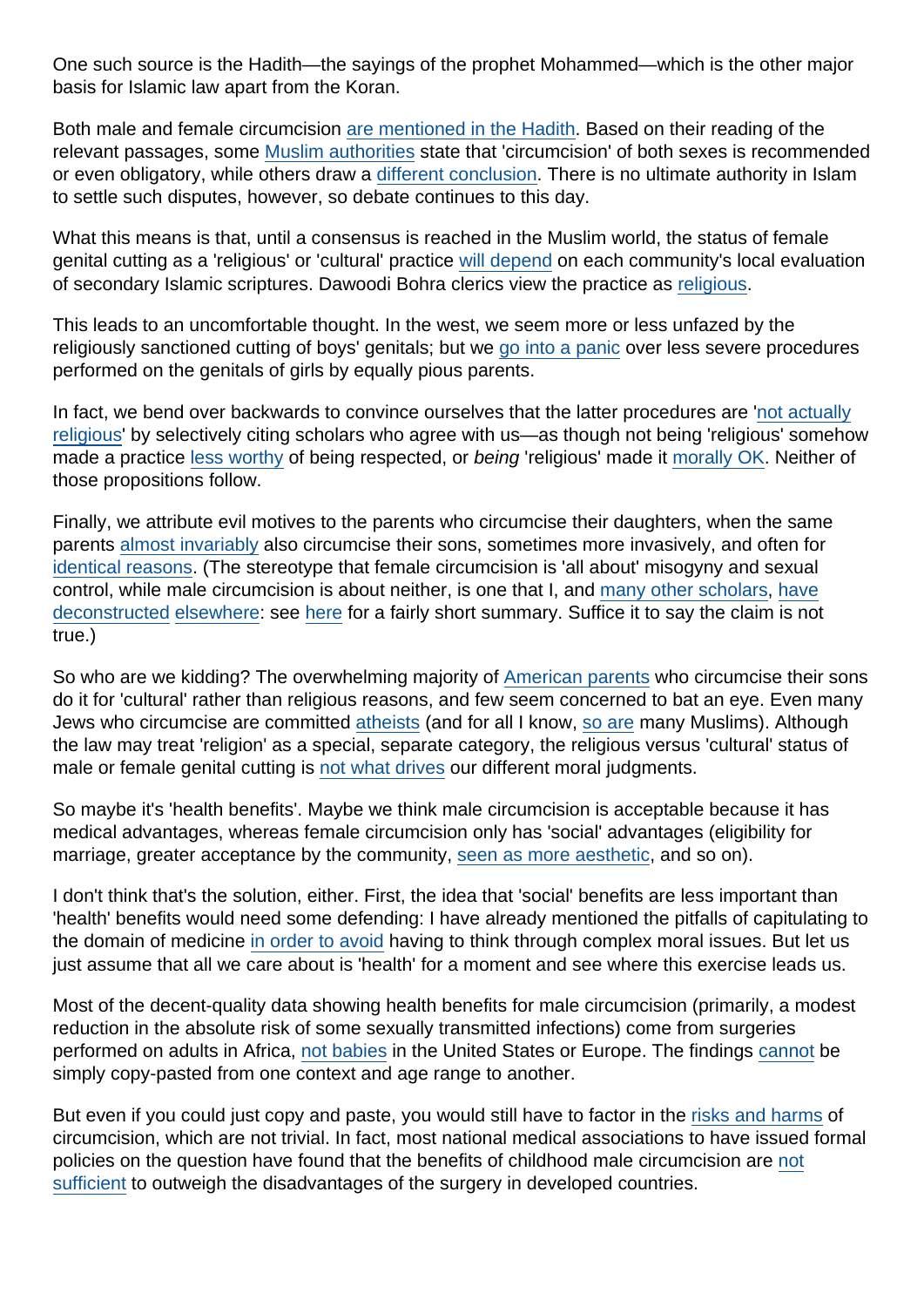(There is one glaring exception to this, which we'll come back to.)

This suggests either that the scales are closely balanced, as the Canadian Paediatric Society [claims](http://www.cps.ca/documents/position/circumcision), or actually tipped in the direction of net harm, as the Royal Dutch Medical Association [has](http://www.circumstitions.com/Docs/KNMG-policy.pdf) [concluded.](http://www.circumstitions.com/Docs/KNMG-policy.pdf) Further south, the Royal Australasian College of Physicians [states:](https://www.racp.edu.au/docs/default-source/advocacy-library/circumcision-of-infant-males.pdf) "The level of protection offered by circumcision and the complication rates of circumcision do not warrant routine infant circumcision in Australia and New Zealand."

In any case, the existence of 'some' health benefits (as opposed to net health benefits—and that would still not resolve the moral issues) would make for a very weak defence of the practice even on purely medical grounds.

Just think. Removing any healthy tissue from a child's body will confer 'some' health benefits: tissue that has been excised can no longer host a cancer, become infected, or pose any other problem to its erstwhile owner. But as the bioethicist Eike-Henner Kluge has [noted](https://www.ncbi.nlm.nih.gov/pmc/articles/PMC1336952/), if this logic were accepted more generally, "all sorts of medical conditions would be implicated" and we would find ourselves "operating non-stop on just about every part of the human body".

Alarmingly, one place we might start operating is the paediatric vulva. Compared to the penis, the external female genitalia [provide if anything](https://www.researchgate.net/publication/316505694_Reason_and_paradox_in_medical_and_family_law_Shaping_children) "an even more hospitable environment to bacteria, yeasts, viruses, and so forth, such that removing moist folds of tissue (with a sterile surgical instrument) might very well reduce the risk of associated problems".

In countries where female circumcision is relatively common, this is exactly what is [claimed](https://islamqa.info/en/45528) for the procedure. Cited health benefits [include](http://onlinelibrary.wiley.com/doi/10.1525/maq.2007.21.3.301/abstract) "a lower risk of vaginal cancer … fewer infections from microbes gathering under the hood of the clitoris, and protection against herpes and genital ulcers".

Moreover, at least [two studies](http://scholarworks.gsu.edu/cgi/viewcontent.cgi?article=1113&context=iph_theses) by western scientists [have shown](https://www.researchgate.net/publication/265824402_Female_Circumcision_and_HIV_Infection_in_Tanzania_for_Better_or_for_Worse) a negative correlation between female circumcision and HIV. The authors of one of the studies, both seasoned statisticians who expected to find the opposite relationship, described their findings as a "significant and perplexing inverse association between reported female circumcision and HIV seropositivity [rates of positive test results]".

None of these findings is conclusive. I am not saying that female "circumcision" can ward off HIV or any other disease. But let us just imagine that some of the above-cited health benefits are eventually confirmed. Would anti-FGM campaigners suddenly be prepared to say that female genital cutting was ethically acceptable?

I would be surprised if that turned out to be the case. In other words, even if health benefits do one day become reliably associated with some medicalized form of female genital cutting, I expect that opponents of the practice—including the WHO—would say, "So what?"

First, they would argue that healthy tissue is valuable in-and-of-itself, so should be counted in the 'harm' column simply by virtue of being damaged or removed. Second, they would point to nonsurgical means of preventing or treating infections, and suggest that these [should be favoured](http://www.cirp.org/library/ethics/hodges3/) over more invasive methods. And third, they would bring up the language of rights: a girl has a right to grow up with her genitals intact, they would say, and decide for herself at an age of understanding whether she would like to have parts of them cut into or cut off.

The same arguments apply to male circumcision. But as Kirsten Bell has [pointed out,](http://www.cirp.org/library/anthropology/bell1/) the WHO steadfastly refuses to connect the dots. In her words, they seek to ["medicalise](https://open.library.ubc.ca/cIRcle/collections/facultyresearchandpublications/52383/items/1.0221481) male circumcision on the one hand" by promoting it, over the objections and [reservations](https://www.ncbi.nlm.nih.gov/pubmed/25646671) of many [outside experts](https://link.springer.com/chapter/10.1007/978-90-481-9446-9_4), as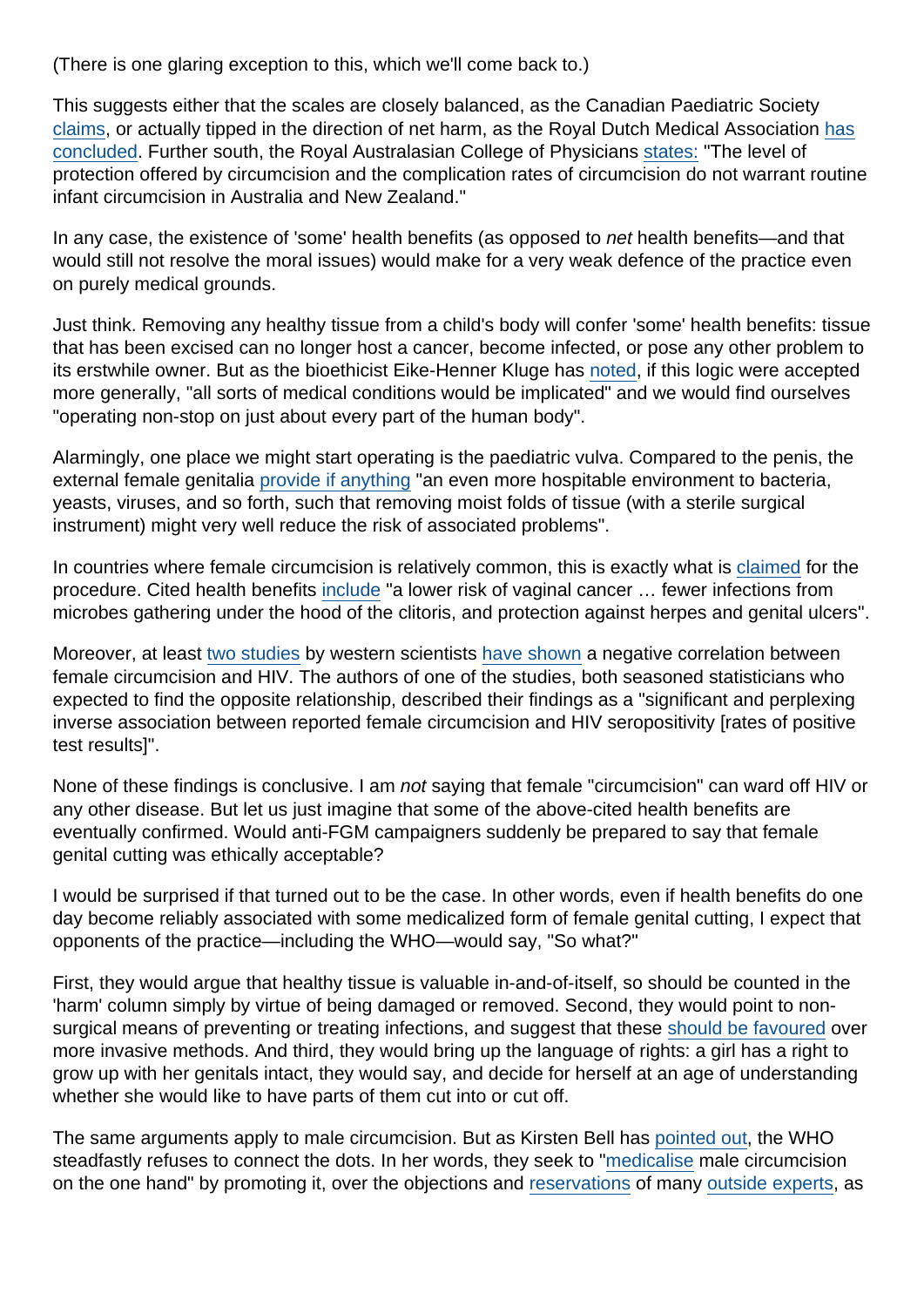a form of prophylaxis against HIV. But they "oppose the medicalisation of female circumcision on the other, while simultaneously basing their opposition to female operations on grounds that could legitimately be used to condemn the male operations".

The problem with appeals to "health benefits," then, is that they are disingenuous and inconsistently applied. As Robert Darby [has argued,](https://muse.jhu.edu/article/627257) "official bodies working against FGC have condemned medicalisation of the procedure and funded massive research programmes into the harm of the surgery". The irony, as he sees it, is that the WHO "also frames male circumcision as a public health issue—but from the opposite starting point". Thus, we see that:

"Instead of a research programme to study the possible harms of circumcision, it funds research into the benefits and advantages of the operation. In neither case, however, is the research openended: in relation to women the search is for damage, in relation to men it is for benefit; and since the initial assumptions influence the outcomes, these results are duly found."

Perhaps even more striking, the WHO's asymmetrical focus on health benefits could backfire. Specifically, it could open the door for supporters of female genital cutting to [mount a defence of](http://www.thesierraleonetelegraph.com/?p=13572) [the procedure](http://www.thesierraleonetelegraph.com/?p=13572) modelled on the male parallel.

To put it simply, if the sheer existence of health benefits is so compelling to organisations like WHO, these supporters might think, then all we have to do is generate the right kind of evidence, and we can fend off critics of our cherished custom.

There are already signs of this happening. At least one female Muslim gynaecologist—from Khartoum University in the Sudan—has been [reported](https://islamqa.info/en/45528) as saying: "If the benefits [of female circumcision] are not apparent now, they will become known in the future, as has happened with regard to male circumcision."

(Perhaps she will be inspired by the [websites](https://www.davidghozland.com/benefits-labiaplasty/) of American plastic surgeons, who already claim all manner of physical and mental health benefits for [elective labiaplasty](http://bmjopen.bmj.com/content/2/6/e001908.full) – and other purported "cosmetic" operations).

Similarly, the anthropologist Fuambai Ahmadu has [written about](https://humdev.uchicago.edu/sites/humdev.uchicago.edu/files/uploads/shweder/Disputing The Myth of the sexual dysfunction of cicumcised women.pdf) the women of Sierra Leone: "Why, one woman asked, would any reasonable mother want to burden her daughter with excess clitoral and labial tissue that is unhygienic, unsightly and interferes with sexual penetration … especially if the same mother would choose circumcision to ensure healthy and aesthetically appealing genitalia for her son?"

And what about the Dawoodi Bohra? As [reported](http://www.motherjones.com/politics/2017/04/genital-cutting-indian-doctor-women-khatna/) by Tasneem Raja, herself a member of the community and a former [editor at NPR,](http://www.npr.org/2017/04/24/525441611/writer-recalls-undergoing-female-genital-mutilation-in-the-u-s) some Bohra women believe that female circumcision, which they call khatna, "has something to do with 'removing bad germs' and liken it to male circumcision, which is widely… believed to have hygienic benefits".

It is currently illegal in western countries to conduct a properly controlled scientific study to determine whether a "mild," sterilised form of female genital cutting carried out in infancy or early childhood confers some degree of protection against disease.

But if anti-FGM campaigners and organisations such as the WHO continue to play the 'no health benefits' card as a way of deflecting comparisons to male circumcision, it will not be long before [medically-trained supporters](http://umatia.org/2011/safecircumcision.html) of the practice in other countries begin to do the necessary research.

The [history](https://www.amazon.com/Surgical-Temptation-Demonization-Foreskin-Circumcision/dp/0226136450) of male circumcision shows how this could happen. Alongside female genital cutting, male genital cutting originated in African prehistory as a ritual practice, and was later adopted by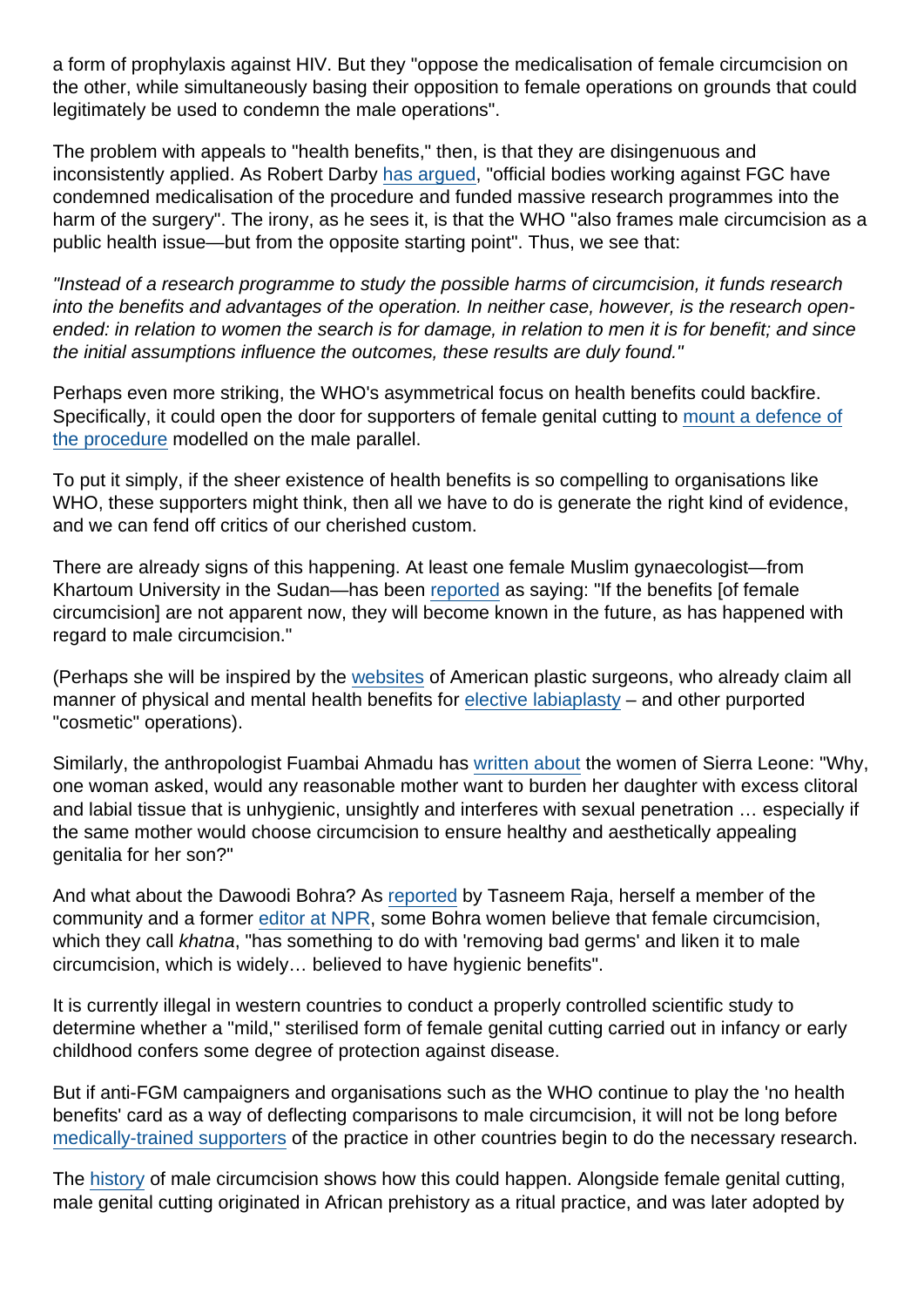various Semitic tribes. For most of its existence, the only claimed advantages of the procedure were social or metaphysical in nature—identifying the boy as a member of a particular group, for example, or sealing a divine covenant, [as in Judaism.](http://www.cirp.org/pages/cultural/kimmel1/)

In the physical realm, by contrast, circumcision was largely believed to have negative effects, including on [sexual feeling](http://onlinelibrary.wiley.com/doi/10.1002/tre.531/abstract) and satisfaction. By 'dulling' the sexual organ of male children, parents believed that their sons would pay more attention to important 'spiritual' matters and be [less](http://www.cirp.org/library/cultural/maimonides/) [tempted](http://www.cirp.org/library/cultural/maimonides/) by the pleasures of the flesh.

It was only in recent times that religious supporters of male circumcision [began](http://www.cirp.org/library/history/gollaher/) to argue it was 'physically' beneficial—recasting the procedure as a [secularly defensible](https://www.smj.org.sa/index.php/smj/article/view/smj.2017.2.18065/10051) measure of individual or even public health, as opposed to solely a cultural or religious practice.

In the United States, for example, circumcision was [adopted](https://link.springer.com/chapter/10.1007/978-1-4757-2679-4_2) in part as an anti-masturbation tactic in the late 1800s (masturbation, at the time, was thought to cause not only moral but medical ills; see [here](https://www.google.com/url?sa=t&rct=j&q=&esrc=s&source=web&cd=1&ved=0ahUKEwjGuYLbp87VAhWBfCYKHbMNB84QyCkIKjAA&url=https://www.youtube.com/watch?v=gCSWbTv3hng&usg=AFQjCNE49cTYwPBNySW5XCRtLMBF0nBs2A) for a video introduction). The resulting shift from 'religious' to 'medical' proved [strategically](https://networks.h-net.org/node/6056/reviews/7138/wentzell-glick-marked-your-flesh-circumcision-ancient-judea-modern) [important](https://networks.h-net.org/node/6056/reviews/7138/wentzell-glick-marked-your-flesh-circumcision-ancient-judea-modern) in Christian-majority societies, where genital cutting of children had otherwise been seen as barbaric.

The medical historian David Gollaher [has argued](http://www.cirp.org/library/history/gollaher/) that Jewish physicians, whose "attitudes toward circumcision were partly shaped by their own cultural experience," found the late 19<sup>th</sup> century evidence of health benefits "especially compelling". Most of it was [later debunked.](http://www.tandfonline.com/doi/abs/10.1016/S0968-8080(07)29303-6)

Nevertheless, the search for 'health benefits' continues to this day. A large proportion of the current medical literature purporting to show health benefits for male circumcision has been generated by doctors who were themselves circumcised at birth—often for religious reasons—and who have cultural, financial, or other [interests](https://www.researchgate.net/publication/316527603_Cultural_bias_in_American_medicine_The_case_of_infant_male_circumcision) in seeing the practice preserved.

Science and medicine are [not immune](http://quillette.com/2016/02/15/the-unbearable-asymmetry-of-bullshit/) from such [agendas](https://www.academia.edu/6991840/the_aMeriCan_aCadeMy_of_PediatriCs_and_feMale_genital_Cutting_When_national_organizations_are_guided_by_Personal_agendas) or [biases.](https://www.researchgate.net/publication/316527603_Cultural_bias_in_American_medicine_The_case_of_infant_male_circumcision) In 2012, the American Academy of Paediatrics (AAP) controversially concluded that the health benefits of newborn male circumcision outweighed the risks (this is the 'glaring exception' I said I'd come back to). Their conclusion was puzzling, since they did not have a method for [assigning weights](https://www.researchgate.net/publication/316527603_Cultural_bias_in_American_medicine_The_case_of_infant_male_circumcision) to individual benefits or risks, much less an accepted mechanism by which the two could be compared.

They were also missing the denominator to their equation. On page 772 of their [report](http://pediatrics.aappublications.org/content/130/3/e756) they state that, due to limitations with the existing data, "the true incidence of complications after newborn circumcision is unknown".

So how could we know they are outweighed by the benefits?

In an unprecedented move, the AAP was [rebuked](http://pediatrics.aappublications.org/content/early/2013/03/12/peds.2012-2896) by senior physicians, ethicists, and representatives from national medical societies based in the UK, Canada, and mainland Europe, who argued that the findings were likely [culturally biased](https://www.researchgate.net/publication/316527603_Cultural_bias_in_American_medicine_The_case_of_infant_male_circumcision). The AAP's circumcision task force later [acknowledged](http://jme.bmj.com/content/early/2013/03/18/medethics-2013-101456) that the benefits were only "felt" to outweigh the risks. It came down to a subjective judgment.

Reflecting on the debacle in a recent editorial, Task Force member Andrew Freedman tried to [explain](http://pediatrics.aappublications.org/content/pediatrics/early/2016/04/04/peds.2016-0594.full.pdf) how he and his colleagues had reached a different conclusion to that of their peers in other countries despite looking at the same medical evidence. In doing so, he made a revealing comment:

"Most circumcisions are done due to religious and cultural tradition. In the West, although parents may use the conflicting medical literature to buttress their own beliefs and desires, for the most part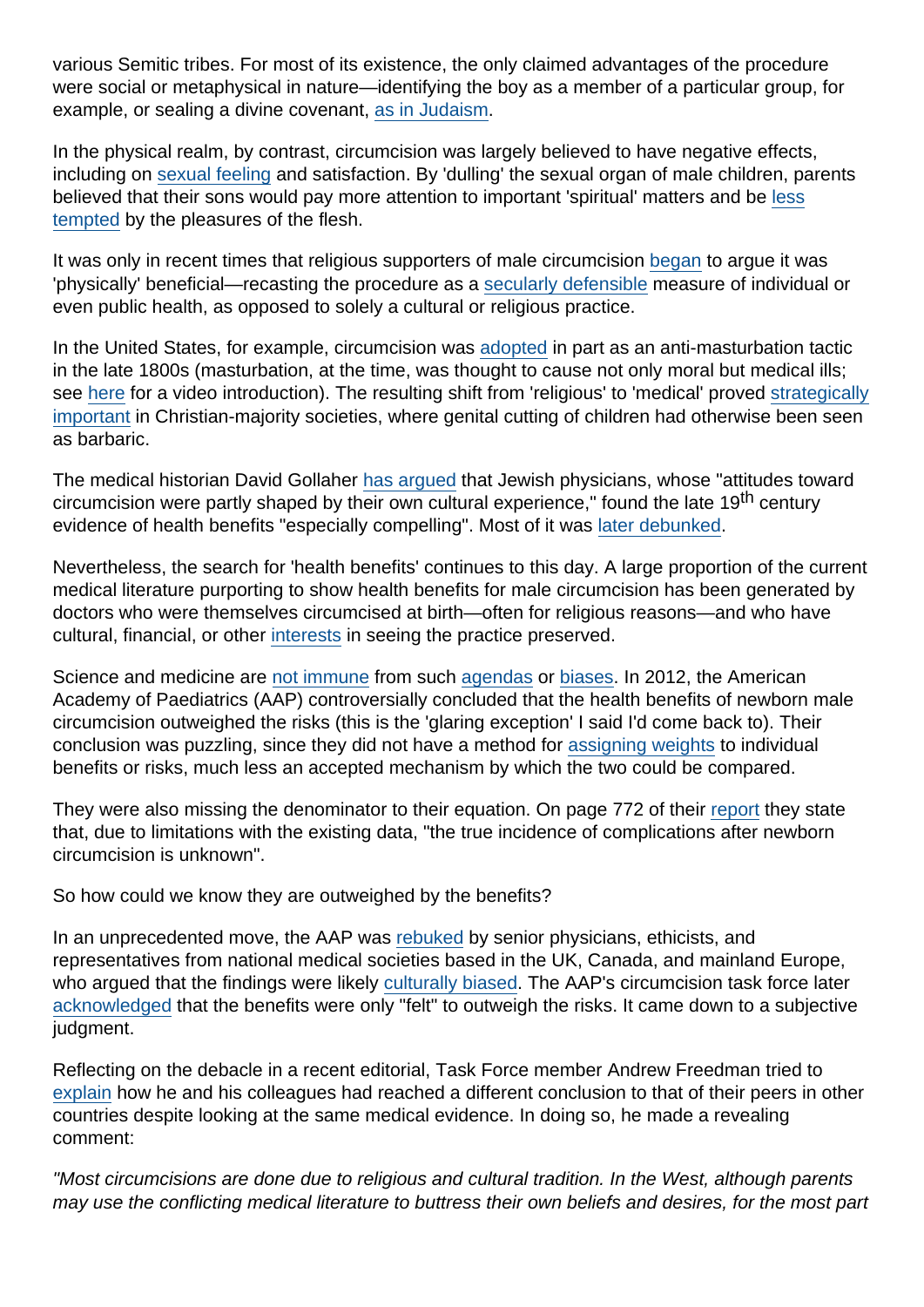parents choose what they want for a wide variety of nonmedical reasons. There can be no doubt that religion, culture, aesthetic preference, familial identity, and personal experience all factor into their decision."

In a separate [interview,](http://jewishweek.timesofisrael.com/fleshing-out-change-on-circumcision/) Freedman stated that he had circumcised his own son on his parents' kitchen table. "But I did it for religious, not medical reasons," he wrote. "I did it because I had 3,000 years of ancestors looking over my shoulder."

Arguing that it is "not illegitimate" for parents to consider such social and spiritual "realms [in] making this nontherapeutic, only partially medical decision," Freedman went on to say that "protecting" the parental option to circumcise "was not an idle concern" in the minds of the AAP Task Force members "at a time when there are serious efforts in both the United States and Europe to ban the procedure outright."

The women in societies that practice what they call female circumcision are just as [devoted](http://www.truthdig.com/report/page3/20090702_designer_vaginas_is_female_circumcision_coming_out_of_the_closet) to their [cultural traditions](https://www.sfog.se/media/295486/omskarelse_rapport.pdf) as are the men who practice genital cutting of boys. They don't want their customs banned either. If "medical benefits" are sufficient to ward off condemnation, a strong incentive will exist to seek them out.

I suggest, therefore, that by repeating the mantra—in nearly every article focused on female genital cutting—that 'FGM has no health benefits,' those who oppose such cutting are sending the wrong signal. The mantra implies that if FGM did have health benefits, it wouldn't be so bad after all.

But that isn't what opponents really think. Regardless of health consequences, they see nontherapeutic genital cutting of female minors as contrary to their best interests, propped up by questionable social norms that should themselves be challenged and changed.

I would go one step further. All children—female, male, and intersex—have a [compelling interest](http://www.tandfonline.com/doi/abs/10.1080/23269995.2013.804757) in intact genitalia. All else being equal, they should get to decide whether they want their 'private parts' nicked, pricked, labiaplastied, "normalised," circumcised or sewn, at an age when they can appreciate what is really at stake.

This doesn't mean a [ban](http://jme.bmj.com/content/39/7/459) on such procedures before an age of consent is necessarily the best way to go. As I have argued [elsewhere](http://blog.practicalethics.ox.ac.uk/2014/03/things-ive-learned-so-far-about-how-to-do-practical-ethics/), legal prohibition can be a clumsy way of bringing about social change, often causing more harm than good. I worry, for example, that taking young girls out of their homes, invasively examining their genitals in search of "evidence," and throwing their parents—who no doubt love them—in jail, could be more traumatic than the initial act of cutting.

As for the Dawoodi Bohra case, we will just have to see how the judge interprets—and applies—the existing laws.

My own preference is for [debate and dialogue](https://www.academia.edu/5790352/Assessing_a_religious_practice_from_secular-ethical_grounds_Competing_meta-ethics_in_the_circumcision_debate_and_a_note_about_respect), not bans and vilification. But whatever approach one takes, it is time to move beyond the tired (and false) dichotomies of male versus female, religion versus culture, and health benefits versus no health benefits. The focus for critics of genital cutting [going forward](http://euromind.global/en/brian-d-earp-and-rebecca-steinfeld/), I contend, should be on children versus adults—that is, on bodily autonomy and informed consent.

### Brian D. Earp

Brian D. Earp is the associate director of the Yale-Hastings programme in ethics and health policy at Yale University. The views expressed in our blogs are those of the author and may not necessarily represent the views of the NSS. Follow Brian on Twitter: [@briandavidearp](https://twitter.com/briandavidearp)